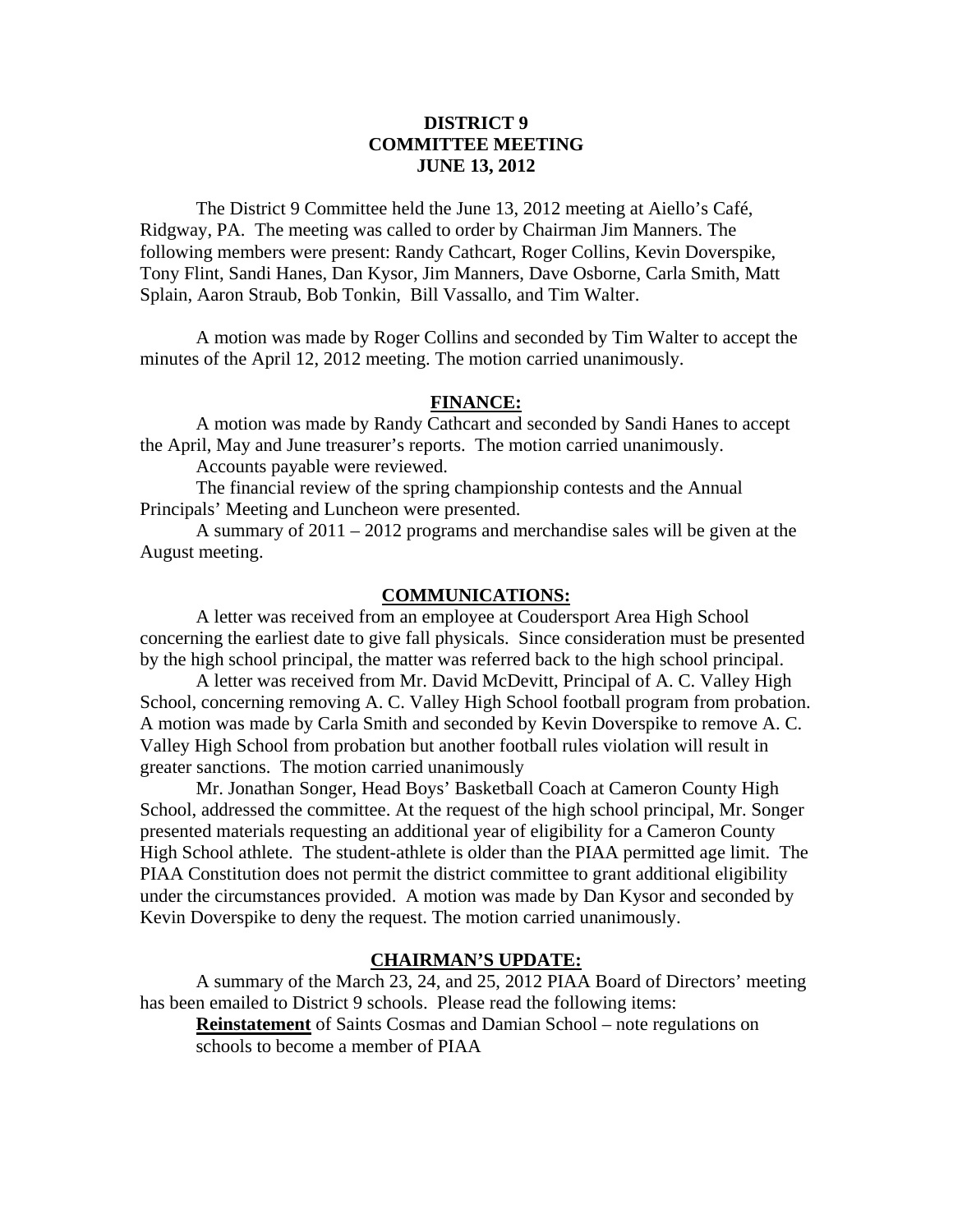A motion was made by Tim Walter and seconded by Sandi Hanes for the District 9 Committee to approve the reinstatement of Saints Cosmas and Damian School. The motion carried unanimously.

**Competitive Spirit Competition** (Cheerleading)

**Wrestling** – entering proper information in the Optimal Performance Calculator **Officials' Representative** to the Board of Directors will serve a two year term rather than a one year term

**Basketball Championships** will be at the Giant Center, Hershey, Pa, for the next four years

**Transfer Rule** – please read updates

**Voluntary increase in enrollment classifications and corrections of enrollment report errors** – please read

### **ADMINISTRATIVE:**

 A motion was made by Roger Collins and seconded by Randy Cathcart to approve a cooperative sports agreement between Brookville Area High School and North Clarion High School in the sport of swimming and diving pending the proper paperwork. The motion carried unanimously.

 A motion was made by Roger Collins and seconded by Tim Waltert to approve a cooperative sports agreement between North Clarion High School and East Forest High School in the sport of girls' basketball pending the proper paperwork. The motion carried unanimously.

 Some schools inquired about the compliance form for House Bill 1610 and if the form could be attached to the physical form. More information will be provided.

 A motion was made by Randy Cathcart and seconded by Roger Collins to combine the District 4 and District 9 "AAA" individual wrestling tournaments for the next classification cycle. The tournament will be held both years in District 9. The motion carried with Tim Walter casting a negative vote.

 The conflict between Belle-Vernon High School and Punxsutawney Area High School baseball teams and coaches was discussed. This occurred during an inter-district baseball game. Since the situation occurred at an inter-district game, the PIAA has jurisdiction over the game. The outcome of the PIAA investigation will be discussed at the August committee meeting.

 The change from the Annual Principals' meeting and banquet to a luncheon was discussed. All comments supported the change. A motion was made by Tim Walter and seconded by Aaron Straub to continue with the luncheon format. The motion carried unanimously.

#### **ADMINISTRATIVE COMMITTEES:**

#### **AUDIT:**

 The audit committee will meet on July 11, 2012 at 8:45 AM at Aiellos' Café. Chairperson Susan Valentine will form the audit committee.

#### **AWARDS**

A motion was made by Kevin Doverspike and seconded by Bill Vassallo to